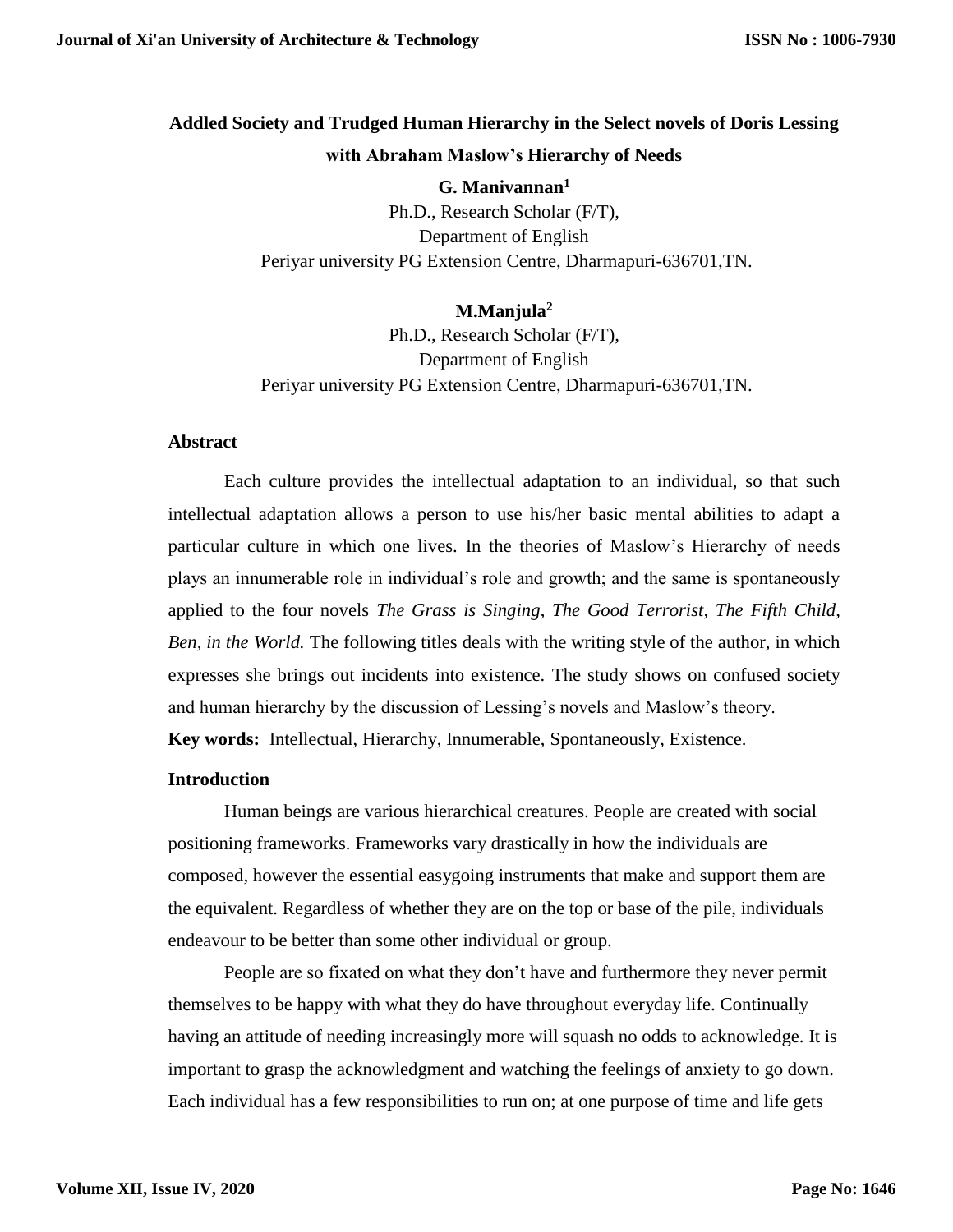frenzied with work, connections and stress drives an individual not to acknowledge how great life is. It would be useful for an individual to dispose of strains at one purpose of time and get relaxed.

Finding the magnificence and euphoria in the ordinary commonplace will permit innumerable revelations and disclosures, which won't just expand the skylines, yet in addition appreciative for all the things that are ignored on an everyday premise. Lessing significantly tests into the internal clash of her characters. The vast majority of her books are worried about the contradictions and the predicament went up against by the individuals in the conflict of life. They focus on the genuine issues faced by the individuals and they also centre on progressively broad subjects of social, political and social centrality. The feelings of trepidation felt by people in various circumstances are indicated obviously by Lessing's books. Lion's share of the characters in the books of Lessing appears to be upset by ecological impacts, for example, social and cultural. Their psychological procedures, discernment, cognizance, feeling and character are upset because of unfulfilled human fundamental needs. This can be demonstrated by Abraham Maslow's Chain of command of Necessities Hypothesis.

#### **Journey for self Actualization**

Maslow, Abraham Harold is an American Psychologist, Sometimes called the "father of American humanistic psychology". He is significant in reality an important figure in the viewpoint that emerged following World War II to counter the unoriginal and emphatically generalizing behaviourist accentuation of the most noticeable and test scholars of the time. He moves right now after progressively conventional alumni contemplate and early research, in which he worked with monkeys in Harry Harlow's labs.

Maslow addressing sprit stood up to him with his own emotional experience. Instead of catapulting them as a portion of his expert older folks exhorted, he restored naturalistic or spellbinding request. Along these lines, started a progression of milestone commitments in which he moved past a human psychological that was limited to the investigation of the ordinary and the subnormal (pathological).

Maslow was a piece of expansive scholarly circle that was unpretentiously changing numerous social organizations. Among those with whom he studied or was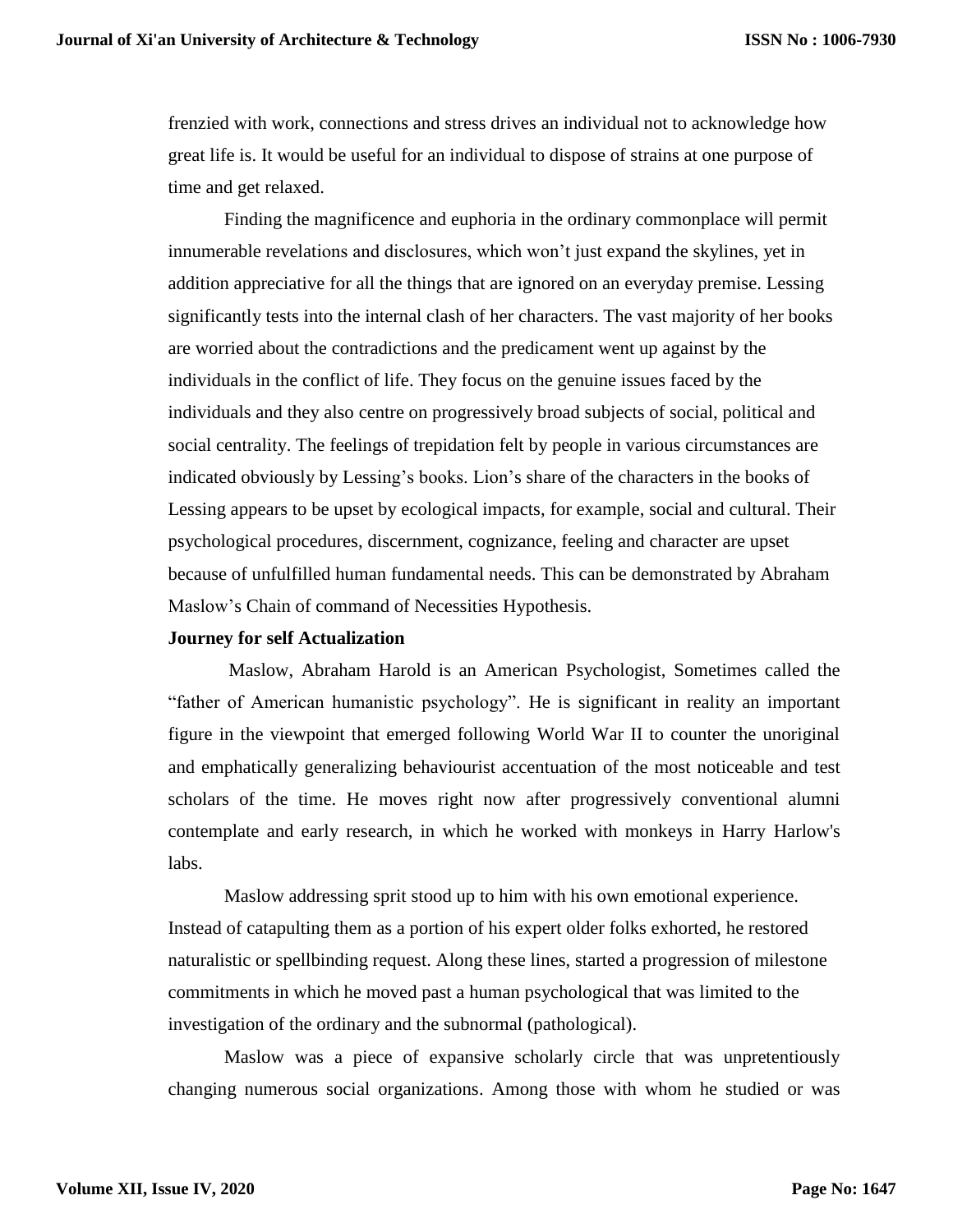frequently in contact were Erich Fromm, Max Wertheimer, Alfred Adler, Ruth Benedict, Roll may, and Karen Horney.

#### **Human Motivation**

Lessing was additionally occupied with a deep rooted procedure of selftraining, getting engaged with all the significant scholarly and political developments of the twentieth century: Freudian and Jungian Psychology, Marxism, existentialism, otherworldliness, socio-science and theoretical logical hypothesis. All these intrigue show up in her fiction, which thus fills in as a record of the changing atmosphere of the occasions.

In 1941, Maslow published his (with the psychoanalyst Bela Mittelmann) *Principles of Abnormal Psychology*: *The Dynamics of Psychic Illness (New York).* This pronouncedly affected the field, for it looked to open the emotional parts of the strange in a manner that went past unoriginal inclination depiction. After two years Maslow distributed an epochal paper, "A Theory of Human Motivation," which was republished multiple times more than 26 years in the US and different nations. His perspective on fountainheads of human inspiration initially introduced here kept on developing for an amazing duration, adding to this point of view is his significant portrayal of a "hierarchy of needs." This conception opened up the previously held view that all humans are impelled by the same basic-chiefly deficiency-needs no matter what their circumstances. When basic needs are met, other "higher order" needs are brought into play. People seek upward which is termed "Self-Actualization". That term has been so commonly received that it has become some portion of the informed layman's jargon with some loss of the accuracy that Maslow looked to give it. For Maslow, the idea depicts the draw on an individual to make his potential actual.

All through his vocation, Maslow returned expressly or certainly to this origination. Therefore he made rehashed differentiates between "D-needs" (deficiency) and "B-needs" (being). Utilizing this division, he inspected inspiration, standpoints, discernments, societies, life designs and comparable issues. From his work, these terms have gone into general mental use. There are sure guidelines and guidelines for a human to lead an actual existence in a general public. The standards are only the necessities of achievement. There are sure needs which are achieved in a bit by bit way. So as to know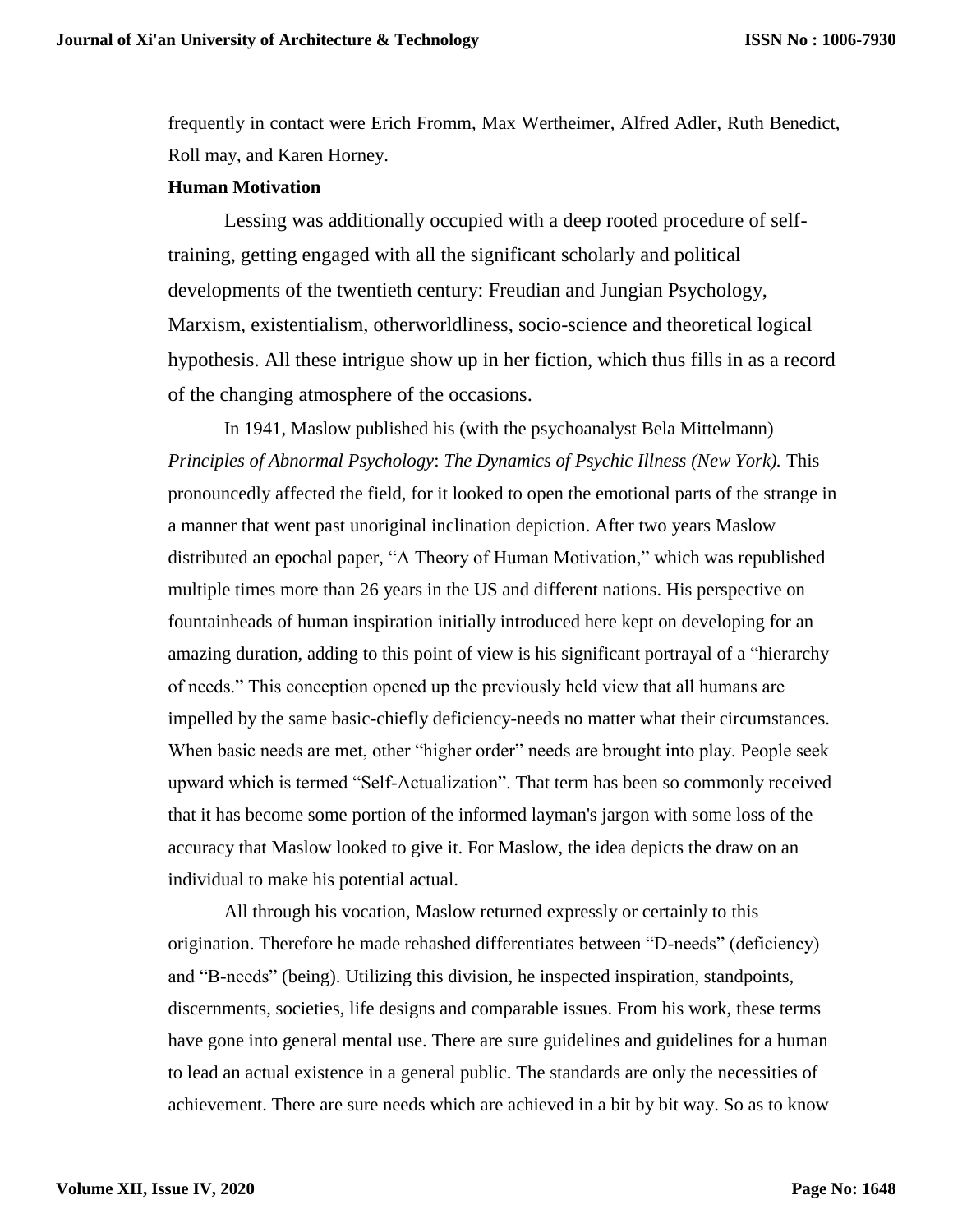and break down the characters in Lessing's Maslow Progressive system of Requirements is resolved for better assessment.

# **Maslow set that human needs are orchestrated in a hierarchy:**



# **Figure 1. Maslow's Hierarchy of Needs Theory – five Stage Model**

In tendency, Maslow stated that people are motivated to achieve certain needs and that some need take precedence over others. Our basic need is for physical survival, and this will be the first thing that motivates our behaviour. "to become everything one is capable of becoming" (Maslow, 1987, p. 64Once the level is fulfilled the next level to the top motivates us, and thrives to achieve the needs and so on.

Lessing unmistakably uncovered concern in the distinctive measurement like in her first novel is a 'customary' novel is a forming of plot through a male or female relationship and its outcomes. The epic *The Grass is Singing* follows the narrative of Mary Turner, who is ordinarily White South African lady whose individual helplessness meets with harsh social and mental weights of her condition. The portrayal starts not just with the unfurling record of her life, however with authentic news record of her demise because of her hireling, Moses.

According to Maslow, Mary's accomplishments are given below:

Mary Turner first and foremost stages, achieve her belonging and love needs through her marriage and love with Dick. Also Mary arrives at African ranch and by this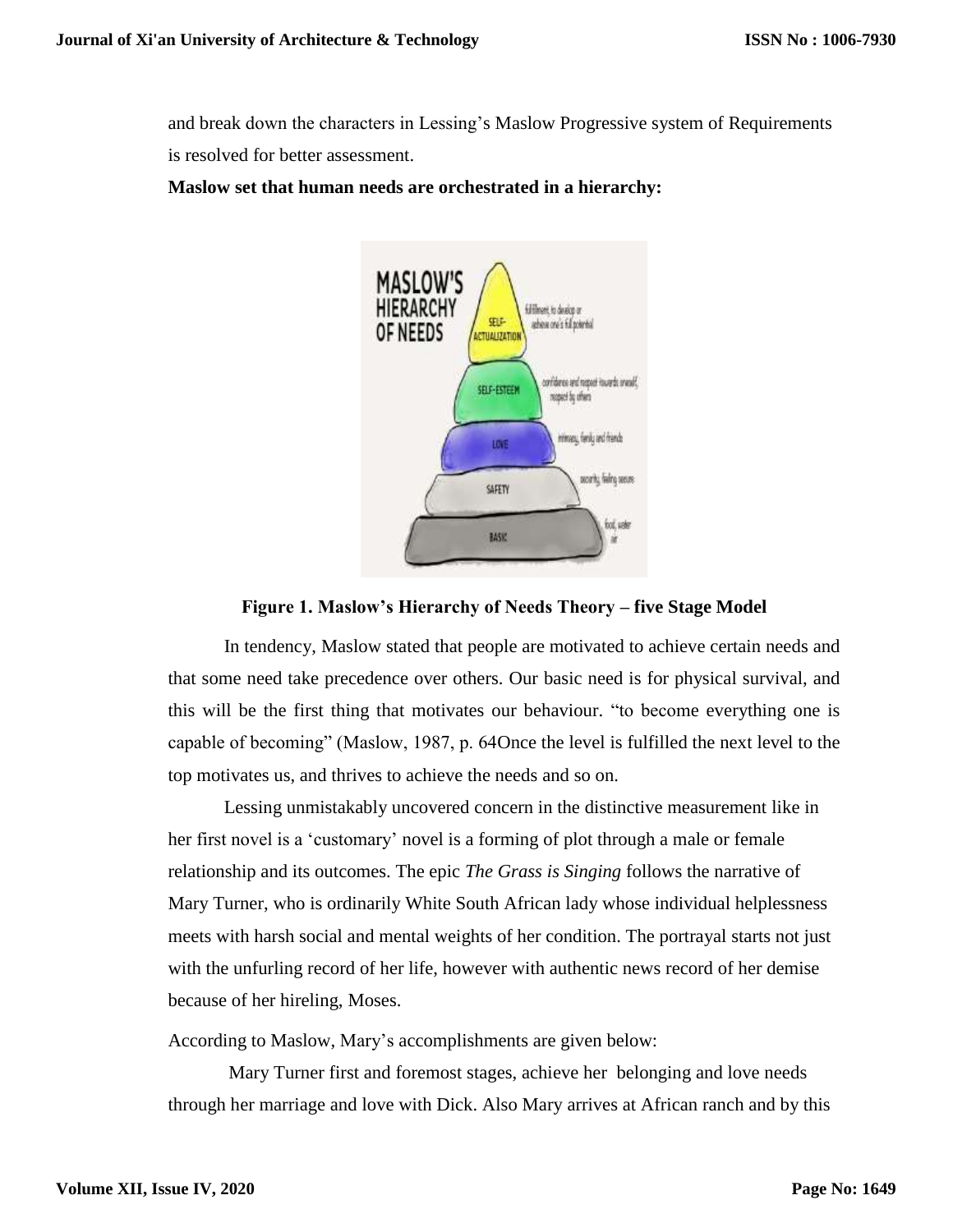it is comprehended that she achieves safety and security needs. After this she contacts her initial step of physiological needs with Dick's affection and sexual connections. Later she is cultivated with the Esteem need of getting regard from them in the homestead. At last she has accomplished the Self actualization stage through her understanding force in the ranch after Dick's illness.

In the second novel, The Great Psychological militant is about Alice Melling, a lady of 36, a part in IRA and directing soul of a touchy little grip of self-pronounced progressives in London whose fantasy about accomplishing reality by connecting up with the IRA, or with the Russians, whichever will have it. They appear to be persuaded by no enthusiasm more stupendous than disdain or more risky than the rush of ritualized tussles with the police. Alice makes a home for them. She dreams dubiously of a general obliteration, after which the harmed individuals endure on account of society, will be no more. "A clean sweep that was what was needed..." (*TGT* 172). In any case, her genuine energies go toward an oblivious re-order of working class life, the improvement of a "squat," (*TGT* 90) a house denounced by the specialists, vandalized by them to be appalling and possessed in any case, first by a dark youth and afterward by our progressives, who offer her to comprehend that she isn't invited there.

According to Maslow, Alice attainments are given below:

Alice' first and foremost stages, achieve her Belonging and love need through her relationship of affection with Jasper. Furthermore Alice comes to No. 43 house and by this it is comprehended that she achieves safety and security needs. After this she contacts her initial step of physiological needs through taken cash of her dad's office. Later she is practiced with the Esteem need of accepting appreciation from others as she is the guardian in the 43 House. At last she is accomplished with the Self-actualisation mode through her understanding force in the house and information about the general public.

Lessing's next fine novel *The Fifth Child* starts with an office gathering, David and Harriet meet in the workplace party in London in 1960s and both become hopelessly enamoured with one another at the main sight. The tale fills in as representation for society everywhere as the Lovatt family, specific about the guardians Harriet and David, endeavours to clutch their optimal perspective on progressive life with regards to the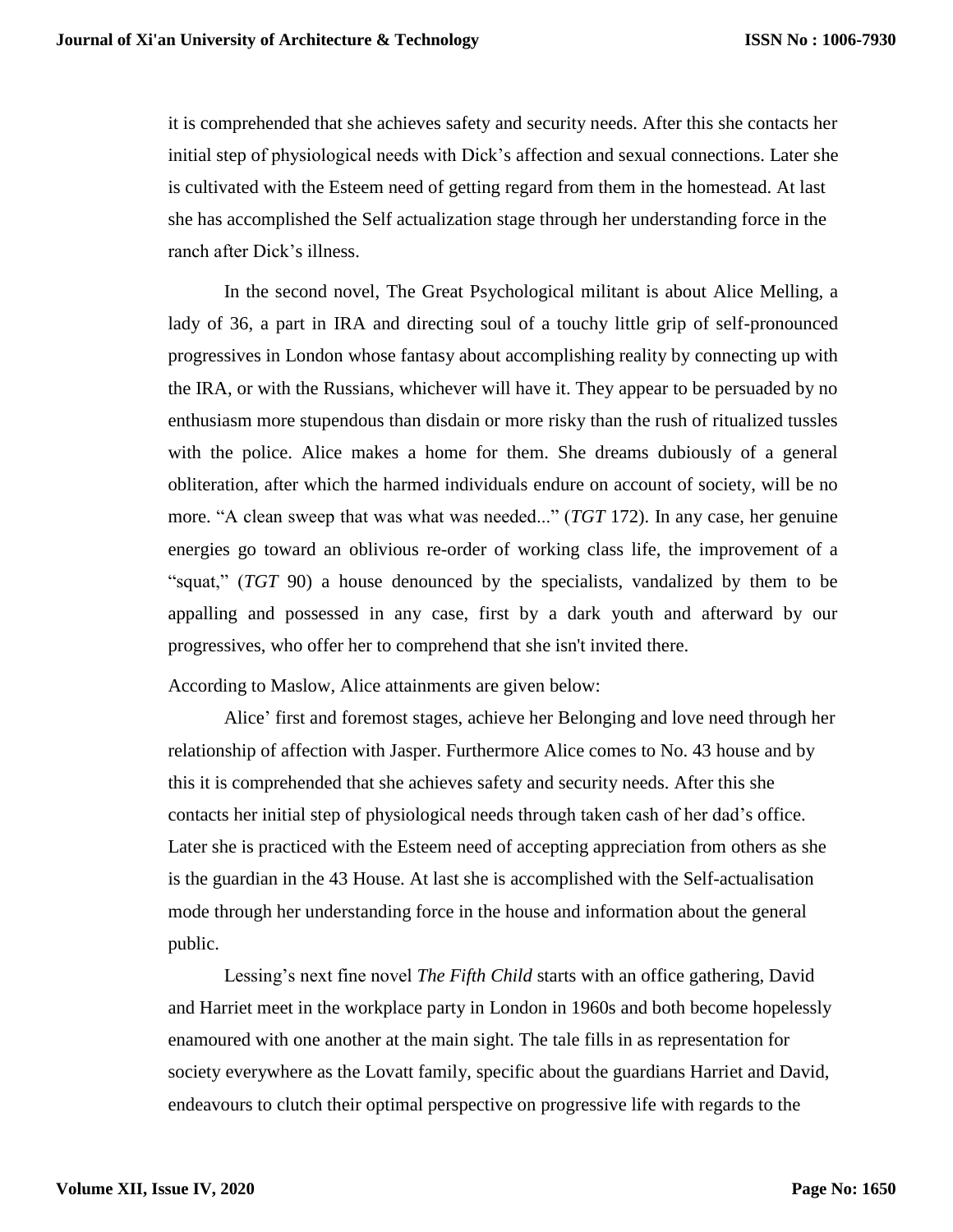specific world in which they are bringing up their four other kids and afterward bringing them and they before long choose to wed. They want to have a huge family. They purchase a bungalow and are energized by the possibility of occupying the rooms with children.

According to Maslow Lovatt's family attainments are given below:

Mr. and Mrs. Lovatt's family right off the bat accomplishes their belonging and love need through their affection and marriage relationship. Also Lovatt family purchases a major house and by along these lines the family comes to safety and security needs. After this they endeavour to arrive at their initial step of physiological needs. Later the family is bound to arrive at Esteem needs in the general public and before their family members. Their arrangement of delivering five youngsters is succeeded however this caused them to gain slight after Ben's fervour in the home. At last they are back again with their festivals and comprehension with the general public and by along these lines they have accomplished with Self-Actualisation.

The character of Ben in the continuation novel *Ben, in the World*, is incredibly unique in relation to that of *The Fifth Child*. The 1988 novel is a kind of ghastliness story, fundamentally kept to a solitary setting, brimming with claustrophobic risk at any minute. Ben makes the demonstration of viciousness towards the pets and his kin at home that one could feel the dread of mental and various levelled harm endured by the middleclass relatives as his unimportant nearness cleaned out their cheerful lives and stressed their once in the past warm and adoring associations with one another.

According to Maslow Ben's attainments are given below:

Ben accomplishes his belonging and love need in the start of the novel through his sexual relationship with Rita. Also Ben's relationship with Teresa caused him to get his safety and security needs. After this, he is practiced with the initial step of physiological needs through his wrong doing with his companions. Later he is made sure about with his Esteem needs when he gets regard from lawbreakers. At last he won the self-Actualisation mode through seeing the stone artistic creation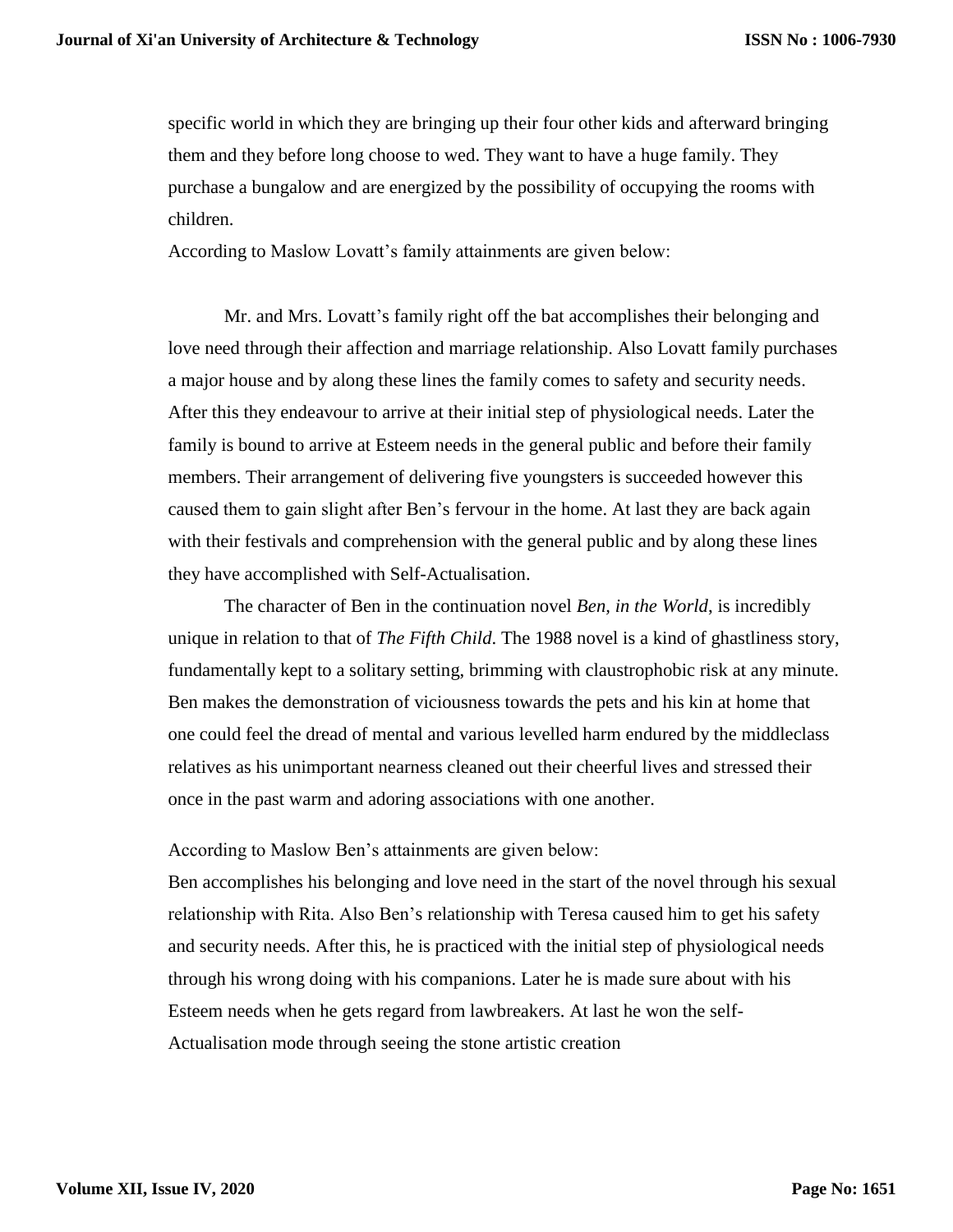| S. No          | <b>Motivational needs</b>    | <b>Characters</b>                         | <b>Assessment</b> |
|----------------|------------------------------|-------------------------------------------|-------------------|
| $\mathbf{1}$   | <b>Physiological</b>         | Mary, Alice, Mr. & Mrs.<br>Lovatt, Ben    | <b>Attained</b>   |
| $\overline{2}$ | <b>Belonging and</b><br>Love | Mary, Alice, Mr. & Mrs.<br>Lovatt, Ben.   | <b>Attained</b>   |
| 3              | <b>Safety and Security</b>   | Mary, Alice, Mr. & Mrs.<br>Lovatt, Ben    | <b>Attained</b>   |
| 4              | <b>Esteem</b>                | . Mary, Alice, Mr. & Mrs.<br>Lovatt, Ben. | <b>Attained</b>   |
| 5              | <b>Self-Actualization</b>    | Mary, Alice, Mr. & Mrs.<br>Lovatt, Ben    | <b>Attained</b>   |

**Complete assessment of the characters:**

# **Table 1. Assessment of Motivational Needs**

The examination has picked four books to demonstrate the social progressive system from beginning till end. Mary Turner, Alice Melling, Mr and Mrs Lovatt and Ben are similar before all the other stages accomplish their Belonging and love needs through their marriage and love with somebody. Besides the characters, they achieve Safety and security needs. After this they arrive at their initial step of physiological needs with nourishment air or sexual connections. Later they are practiced with the Esteem need of accepting admiration from their neighbours, family members and crew individuals. At last they accomplished the Self-Actualisation through her understanding force in the general public in the distinctive way approximating Mary administering the homestead, Alice come back to her mom, Lovatt family come back to their gatherings and celebrations, at long last Ben understand his own character. The exertion of the character in the books is same as Maslow's various levelled needs. As Maslow says that an individual is all around fulfilled, when all the requirements are satisfied.